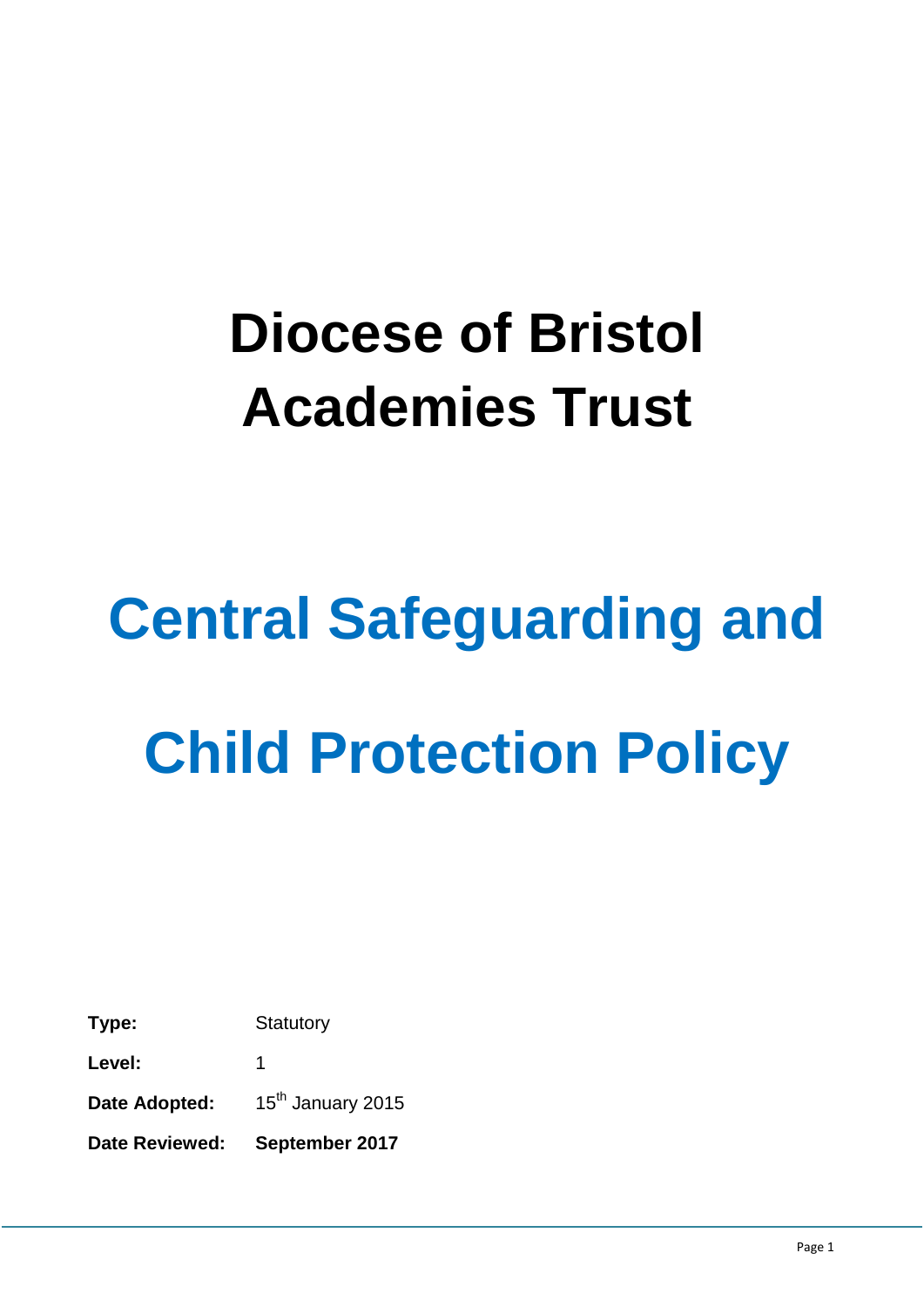| <b>Date</b>              | Page                            | <b>Change</b>                                                                                                                                                 | Origin of Change e.g. TU<br>request, Change in<br>legislation                        |
|--------------------------|---------------------------------|---------------------------------------------------------------------------------------------------------------------------------------------------------------|--------------------------------------------------------------------------------------|
| <b>July 2013</b>         | Whole<br><b>Document</b>        | Adoption by the Diocese of<br><b>Bristol Academies Trust &amp;</b><br>Implementation of the Policy                                                            | <b>Following Consultation and</b><br>development of an<br><b>Employee Hand Book</b>  |
| <b>Nov 2014</b>          | <b>Whole</b><br><b>Document</b> | <b>Review and amendments</b>                                                                                                                                  | <b>New DfE Guidance</b>                                                              |
| <b>Dec 2014</b>          | <b>Whole</b><br><b>Document</b> | <b>Amended to reflect Central</b><br><b>Policy and acknowledge</b><br><b>Academy Policies</b>                                                                 | <b>Head's Representative on</b><br><b>Main Board</b>                                 |
| January<br>2015          | <b>Whole</b><br>document        | <b>Amendments following</b><br>consultation with Diocese<br><b>Safeguarding Officer</b>                                                                       | <b>Diocesan Safeguarding</b><br><b>Officer</b>                                       |
| <b>September</b><br>2016 | Whole<br><b>Document</b>        | <b>Amendments following</b><br>release of 'Keeping Children<br>Safe in Education' 2016                                                                        | <b>DfE 'Keeping Children</b><br><b>Safe in Education' Sept</b><br>2016               |
| <b>December</b><br>2016  | Whole<br><b>Document</b>        | <b>Further amendments and</b><br>refs to 'KCSIE' 2016                                                                                                         | <b>DfE 'Keeping Children</b><br><b>Safe in Education' Sept</b><br>2016               |
| Sept 17                  | Whole<br><b>Document</b>        | <b>Reviewed and information</b><br>on County Lines added                                                                                                      | <b>Home Office Guidance</b>                                                          |
| <b>May 18</b>            | $\overline{2}$<br>revisions     | Page 1 and 5 changes to say<br>Section 175 Education Act 2002<br>and include Child Sexual<br><b>Exploitation a Guide for</b><br><b>Practitioners Feb 2017</b> | <b>Academy Local Board</b>                                                           |
| <b>Sept 2018</b>         | <b>Whole</b><br>doc             | <b>KCSIE updates and</b><br><b>Disqualification by assoc</b>                                                                                                  | DfE 'Keeping Children<br><b>Safe in Education' Sept</b><br>2018 and Dis by Assoc law |
| <b>Nov 2018</b>          | <b>Section 6</b>                | <b>Explanation of how SCR in</b><br>schools is kept.                                                                                                          | <b>Unclear guidance in KCSIE</b><br>leading to DBAT<br>explanation in policy         |
| <b>Nov 2018</b>          | <b>Section 2</b>                | Summary of key changes in<br>update to KCSIE                                                                                                                  | <b>Ofsted inspectors</b><br>expecting govs to name<br>changes                        |
|                          |                                 |                                                                                                                                                               |                                                                                      |
|                          |                                 |                                                                                                                                                               |                                                                                      |

# **History of most recent Policy changes (must be completed)**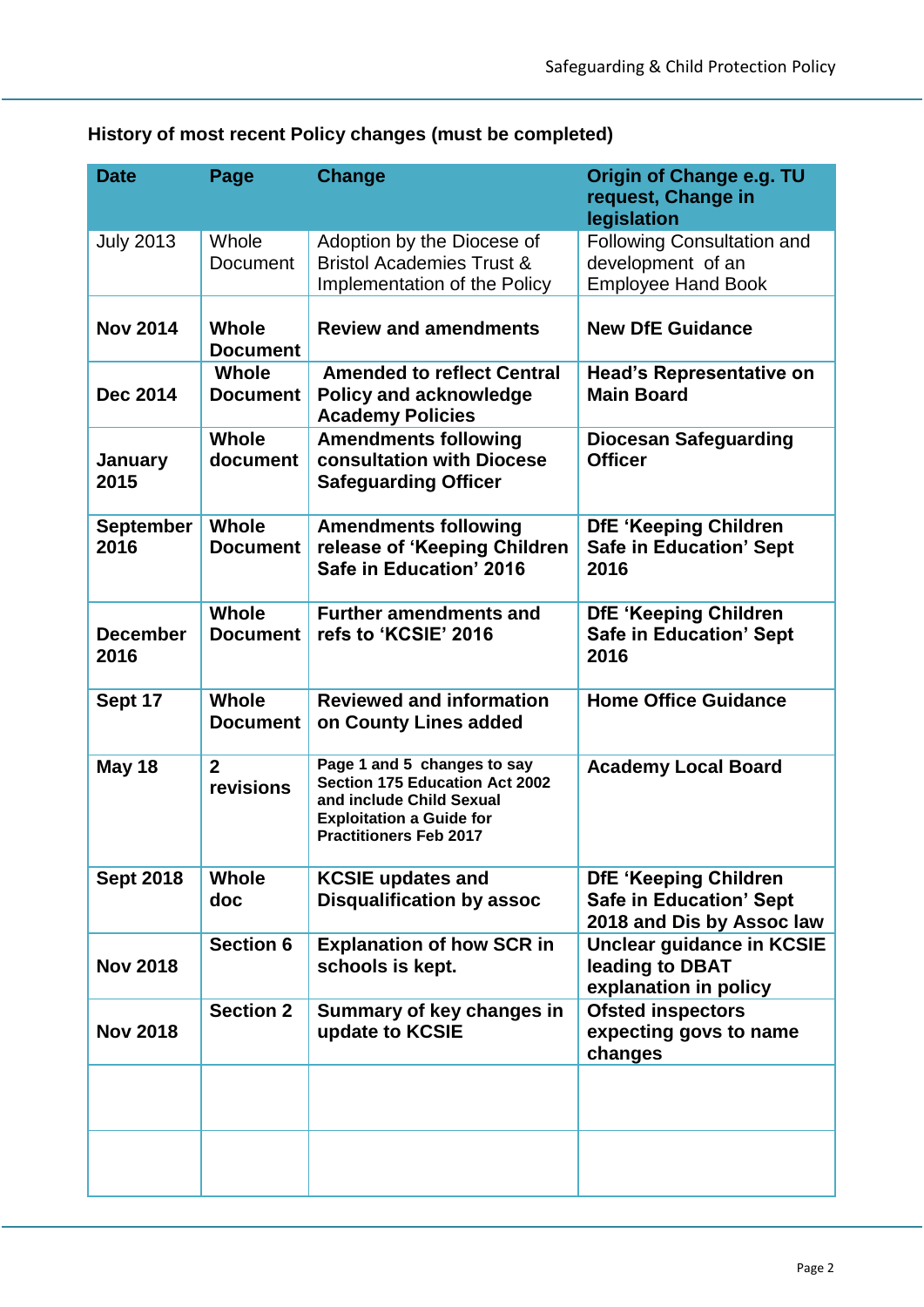### **Contents**

| 3) The DBAT Designated Safeguarding Lead and Nominated Director for Safeguarding  9 |  |
|-------------------------------------------------------------------------------------|--|
|                                                                                     |  |
|                                                                                     |  |
|                                                                                     |  |
|                                                                                     |  |
|                                                                                     |  |
|                                                                                     |  |
|                                                                                     |  |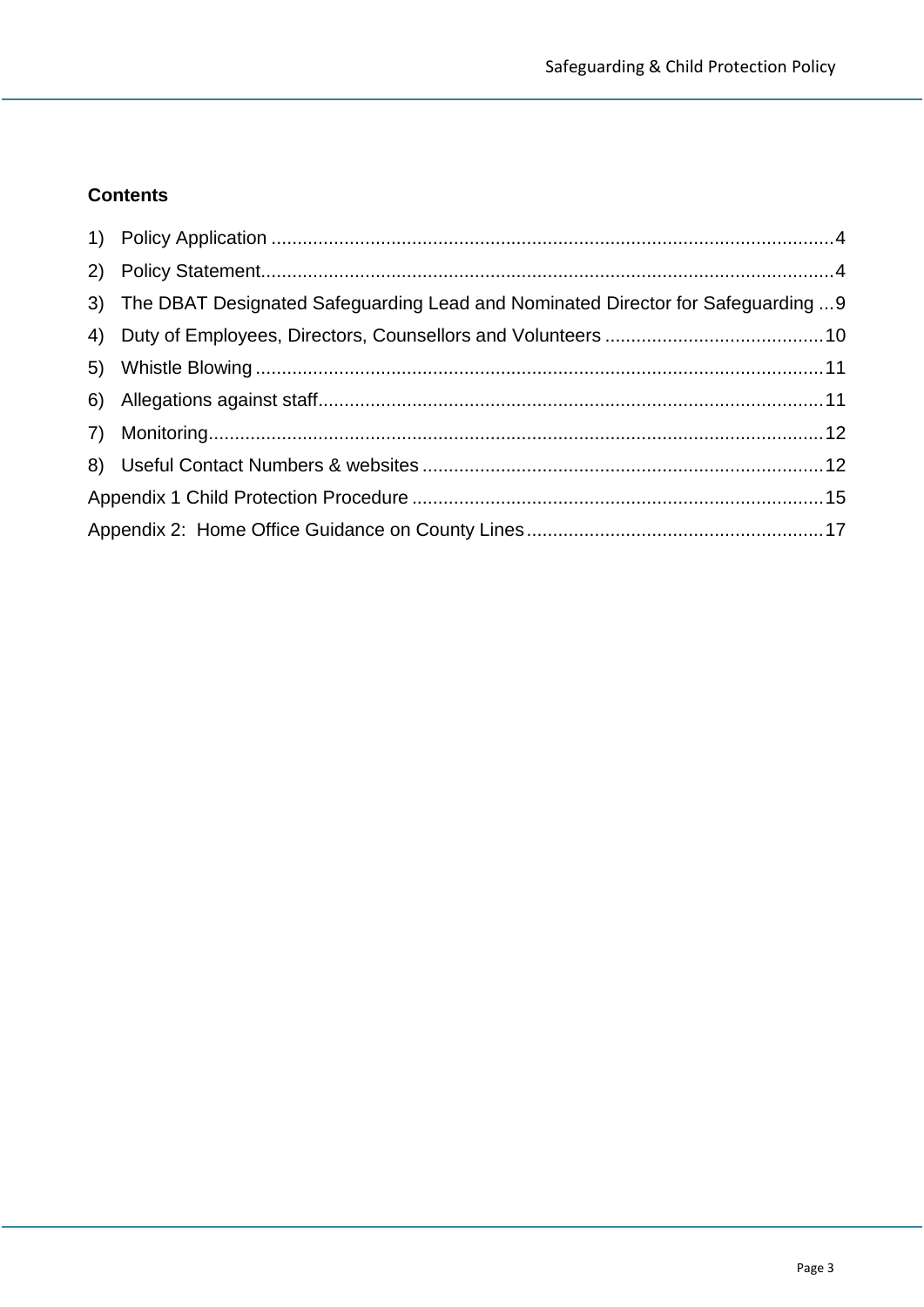#### <span id="page-3-0"></span>**1) Policy Application**

This policy has been authorised by the Chair of the Diocese of Bristol Academies Trust Board, has been reviewed and adopted by the Trust Board, and is addressed to all members of staff, Directors, Counsellors and volunteers, is available to parents/carers on request and is published on the Trust's website.

Each DBAT Academy is required to pay due regard to this policy and also to have in place its own policy on the Safeguarding of Children, which must meet all regulatory and statutory requirements.

This policy applies wherever staff or volunteers are working with pupils, even where this is away from the Trust grounds, for example at an activity centre or on an educational visit. This policy can be made available upon request. This policy can be made in larger print or more accessible format if required.

For the purposes of this policy a child is anyone under the age of 18 years.

#### **All action is taken in line with the following legislation/guidance**

- Keeping Children Safe in Education (DfE Sept 2018)
- Section 175 Education Act 2002
- Working Together to Safeguard Children (March 2015)
- Child Sexual Exploitation a Guide for Practitioners (February 2017)
- Local Safeguarding Children Board guidance
- What to do if you're worried a child is being abused (DfE March 2015) nonstatutory advice for practitioners
- Information-sharing :advice for practitioners providing safeguarding services (DfE March 2015)
- The Prevent duty Departmental advice for schools and childcare providers (July 2015)
- Multi-agency statutory guidance on FGM (April 2016)

#### <span id="page-3-1"></span>**2) Policy Statement**

As a Christian organisation the Diocese of Bristol Academies Trust (DBAT) believes every person has a value and dignity which comes directly from their creation in God's own image and likeness. Among other things this implies a duty to value all children and adults, and to protect them from harm.

Every pupil should feel safe and protected from any form of abuse which, in this policy, means any kind of neglect, non-accidental physical injury, sexual exploitation or emotional ill-treatment.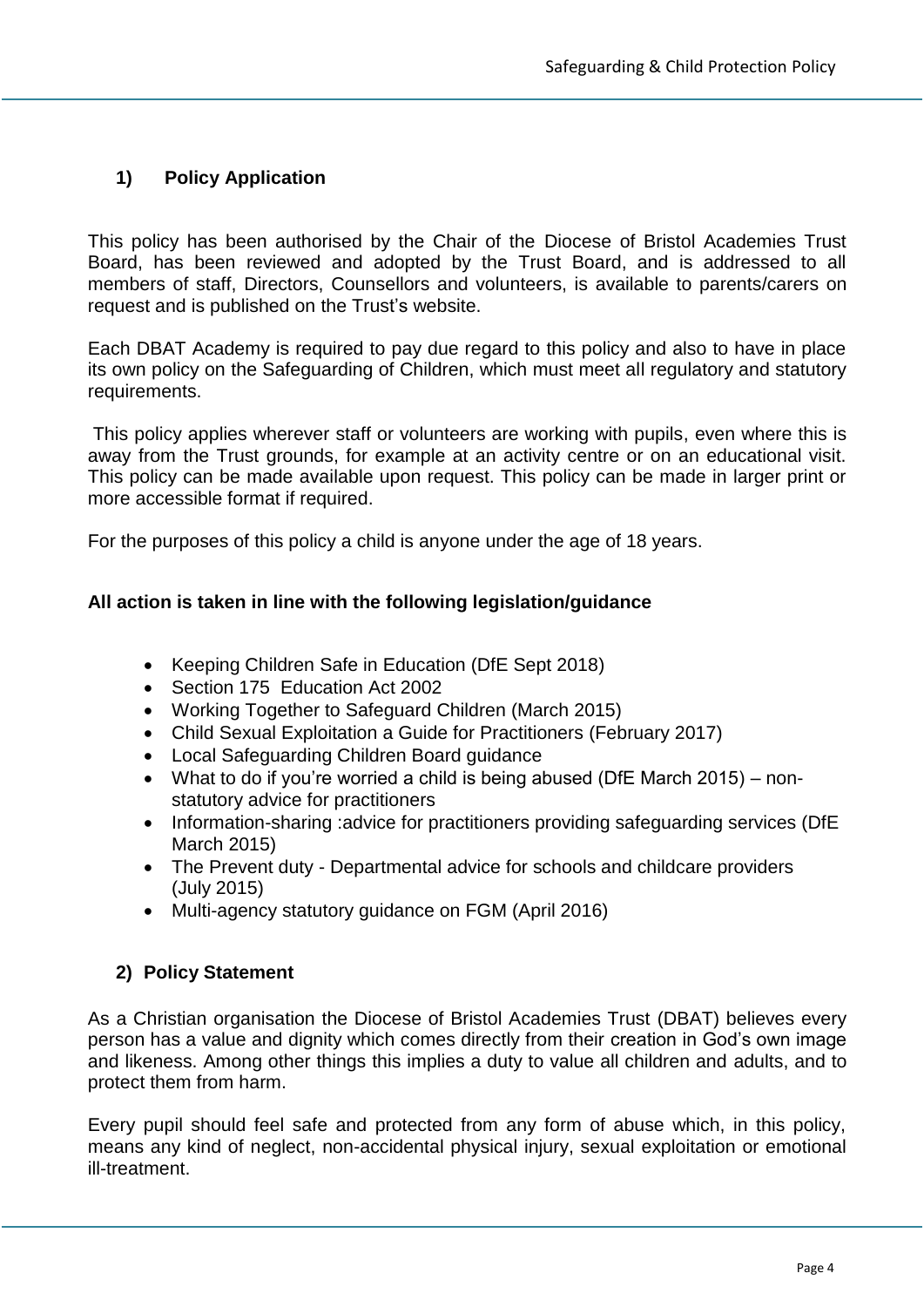Abuse can be:

- I. physical abuse, for example beating, punching or female genital mutilation (FGM);
- II. emotional abuse, for example rejection and denial of affection; cyber-bullying, seeing or hearing the abuse of another including domestic abuse, forced marriage
- III. sexual abuse, for example sexual assault or encouraging a child to view pornographic material; see full definition in 'Child Sexual Exploitation a Guide for Practitioners', Feb 2017
- IV. neglect, for example failure to provide appropriate care including warmth, medical attention or, food.

It is further recognised that abuse may take specific forms which involve more than one type of abuse, for example:

- i. Domestic Abuse
- ii. Fabricated and induced illness
- iii. Child sexual exploitation (CSE)
- iv. Faith abuse
- v. Female genital mutilation (FGM)
- vi. Forced marriage
- vii. Gangs and youth violence (see also 'County Lines')
- viii. Gender-based violence/violence against women and girls (VAWG)
- ix. Trafficking
- x. Sexual violence and harassment
- xi. Peer on peer abuse

(See KCSIE Sept 2018 and Child Sexual Exploitation a Guide for Practitioners Feb 2017)

Possible signs of abuse include (but are not limited to):

- I. the pupil says she/he has been abused or asks a question which gives rise to that inference;
- II. there is no reasonable or consistent explanation for a pupil's injury;
- III. the injury is unusual in kind or location;
- IV. there have been a number of injuries;
- V. there is a pattern to the injuries;
- VI. the pupil's behaviour stands out from the group as either being extreme behaviour or extremely challenging behaviour; or there is a sudden change in the pupil's behaviour;
- VII. the pupil asks to drop subjects with a particular teacher and seems reluctant to discuss the reasons;
- VIII. the pupil's development is delayed;
- IX. the pupil loses or gains weight;
- X. the pupil appears neglected, e.g. dirty, hungry, inadequately clothed;
- XI. the pupil is reluctant to go home, or has been openly rejected by his/her parents or carers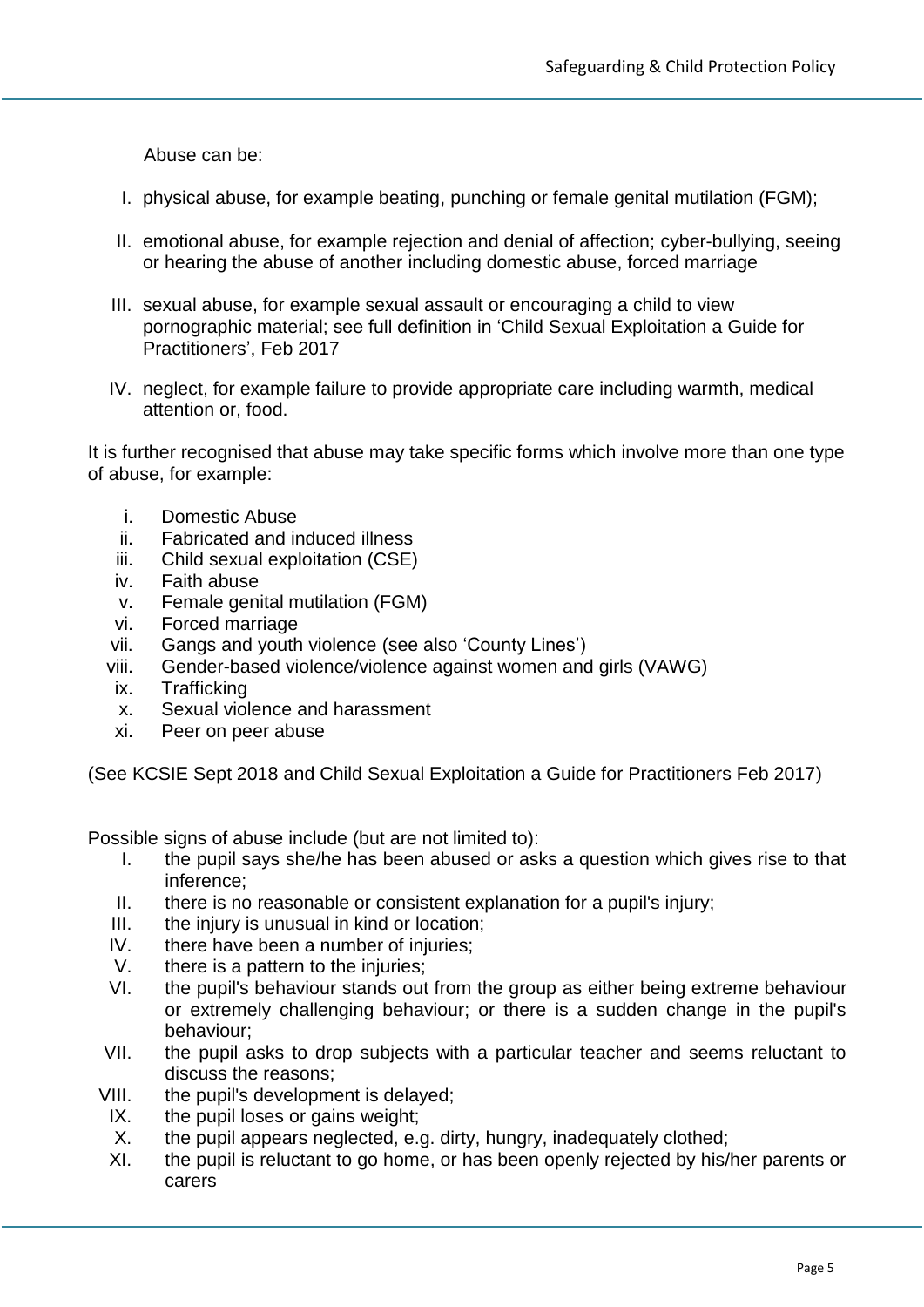DBAT recognises that abuse may be perpetuated by one or more adults towards a child, or by one of more children towards other children. It is recognised that the perpetrator of abuse may be a stranger, friend, partner, family member of any other person and that abuse may occur within or without the context of any relationship.

The Diocese of Bristol Academies Trust is committed to safeguarding and promoting the welfare of children and young people and expects all staff and volunteers to share this commitment. The Trust fully recognises its responsibilities for safeguarding children and young people and will take all reasonable measures to:

#### **Summary of the changes to 'Keeping Children Safe in Education' Sept 2018**

The guidance has been strengthened and further clarified throughout. The key addition to the guidance is the new part (Part 5) on advice for schools on responding to and supporting young victims of sexual violence and harassment.

Relevant parts of the guidance may be updated in line with the new Working together to safeguard children statutory guidance published in July 2018 .

Our briefing highlights the main changes in the new version of Keeping children safe in education compared to the earlier version.

The updated guidance includes a new section (Part 5) on Child on child sexual violence and sexual harassment.

This section covers in detail:

- how schools should respond to incidents of sexual violence and sexual harassment, emphasising the need for effective training and policies in schools and colleges
- the need for risk assessments in school following reports of incidents of sexual violence or sexual harassment
- the action needed to take to support victims and alleged perpetrators of sexual violence or harassment.

The guidance adds further information on the management of safeguarding in a school, including emphasising that staff need to act immediately if they have a concern about a child.

The guidance includes new or more detailed information on safeguarding issues including:

- child criminal exploitation: children being used to carry drugs or money from urban to rural areas
- homelessness
- domestic abuse
- child sexual exploitation
- children missing from education.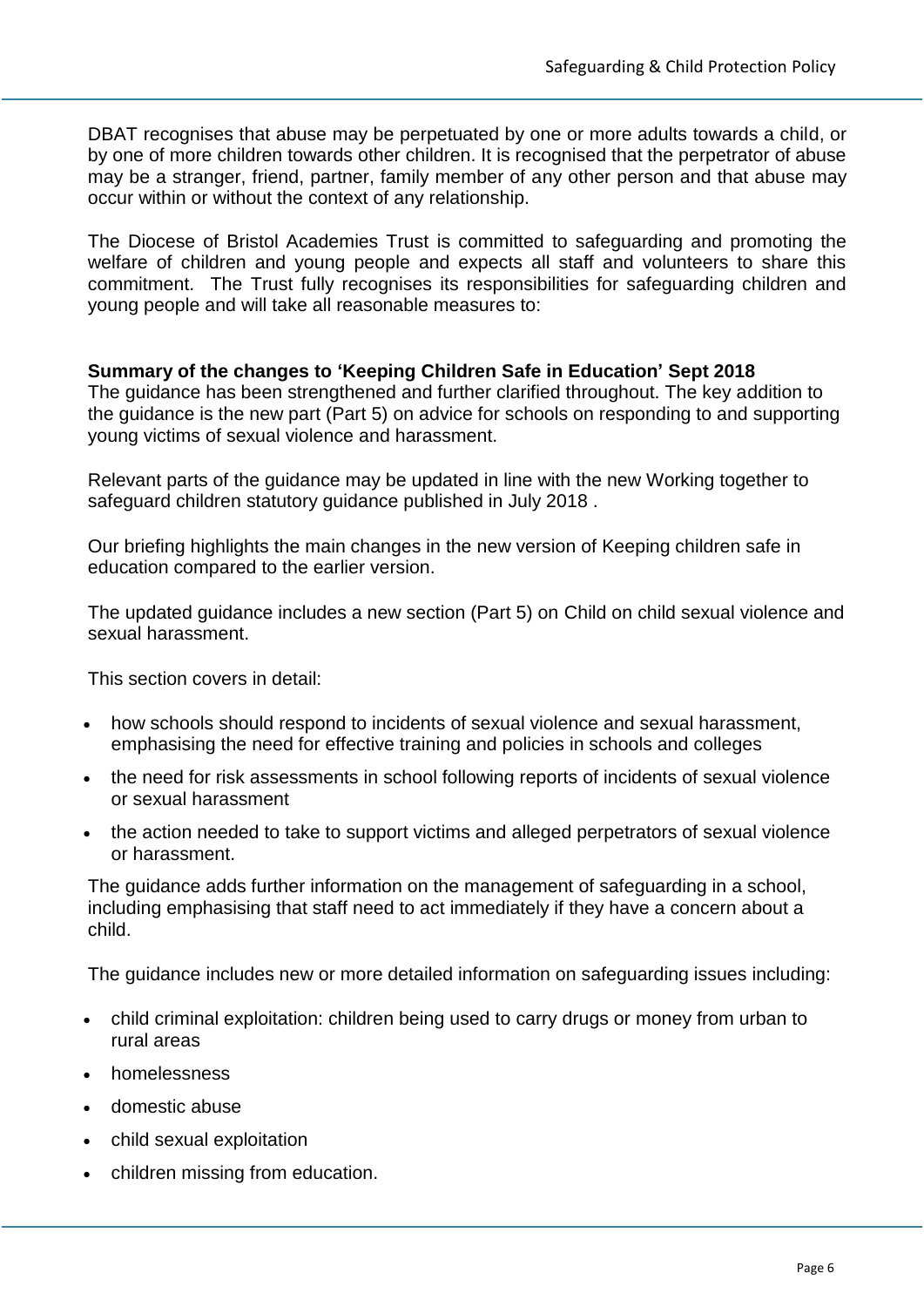#### **Recruit and manage staff safely**

- ensure that we practise Safer Recruitment across the Trust in checking the suitability of staff and volunteers (including staff employed by another organisation) to work with children and young people in accordance with the DfE guidance given in 'Keeping Children Safe in Education' (2018) and the Education (Independent School Standards) (England) Regulations 2010 as amended from time to time; (see also DBAT Recruitment and Selection Policy & Procedure), including checking childcare disqualifications and Section 128 prohibition checks;
- ensure that we carry out all necessary checks on the suitability of people who serve on the Trust's Board of Directors and Local Boards in accordance with the above regulations and guidance given in 'Keeping Children Safe in Education',
- ensure that where staff from another organisation are working with our pupils on another site, the organisation adopts and implements the measures contained in the DfE guidance 'Keeping Children Safe in Education' Sept 2018 and that they carry out appropriate child protection checks and procedures;
- ensure that where the Trust has cause to dismiss, cease to use the services of or remove from regulated activity (or would have taken this action had the person not resigned from their post) any person (whether employed, contracted, a volunteer or student) because that person was considered unsuitable to work with children, a risk to children or had harmed a child or young person, a prompt and detailed referral is made to the Disclosure and Barring Service and any relevant Regulatory Body.

#### **Maintain fit for purpose safeguarding and other policies and procedures:**

- ensure each academy within the Trust understands and complies with its statutory duties concerning safeguarding children and young people, including having their own specific written policies and procedures for child protection and record keeping. These will include ensuring that any child missing from education is reported to the Local Authority.
- follow the inter-agency procedures of the Local Safeguarding Children Board(s) that relate to the Academies within the Diocese of Bristol Academies Trust
- dealing appropriately with every suspicion or complaint of abuse in line with our safeguarding procedure;
- designing and operating procedures which promote this policy;
- design and operate procedures which, so far as possible, ensure that teachers and others who are innocent are not prejudiced by false allegations;
- operate robust and sensible health & safety procedures;
- operate clear and supportive policies on drugs, alcohol and substance misuse;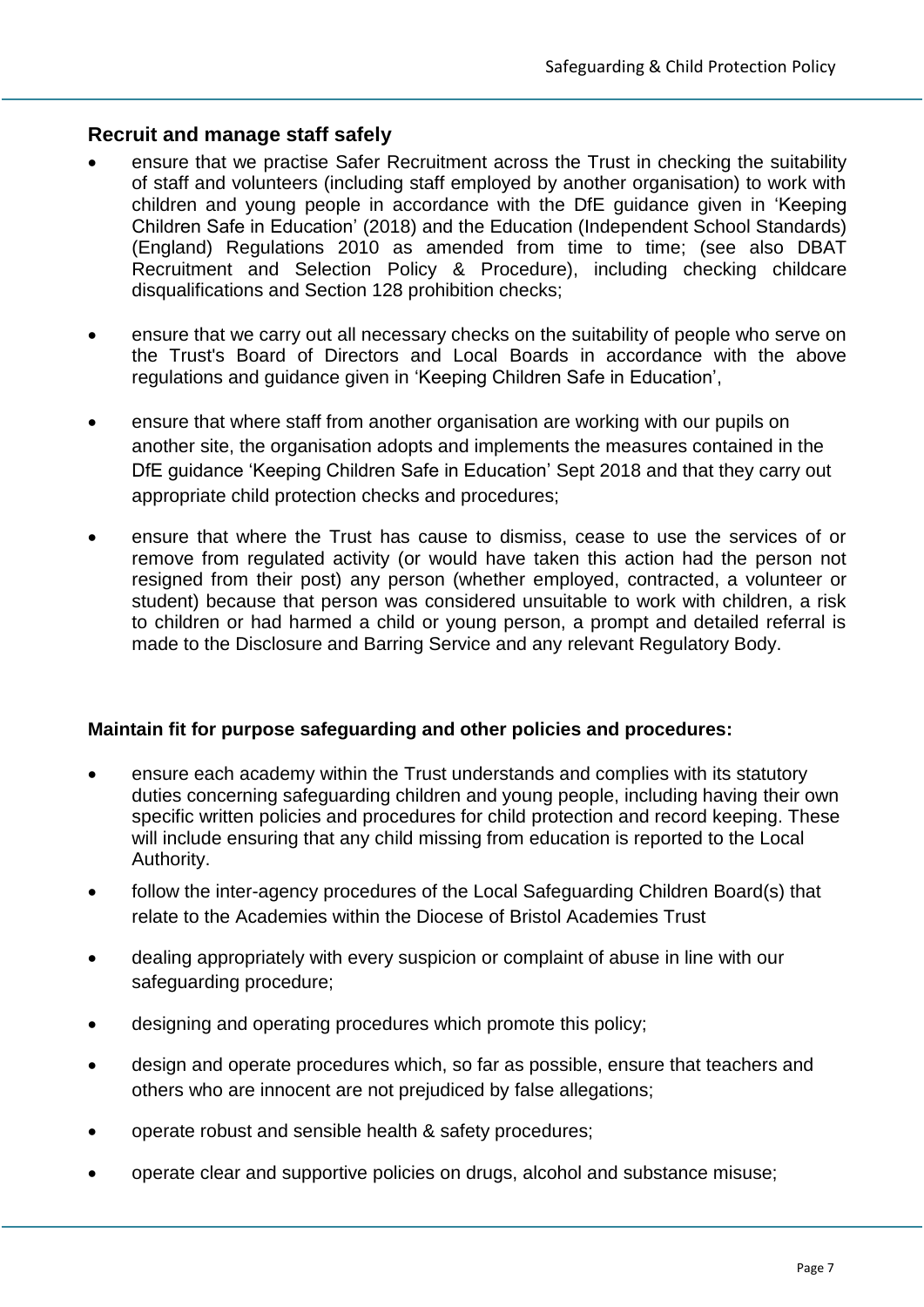- operate clear e-safety and social media policies with procedures bespoke to each academy, based on model policies from the Trust;
- consider and develop procedures to deal with any other safeguarding issues which may be specific to individual children in our Trust or in our local area;
- have regard to guidance issued by the Secretary of State for Education (DfE) in accordance with section 157 of the Education Act 2002, associated regulations and 'Keeping Children Safe in Education', Sept 2018.

#### **Preventing Radicalisation and Extremism**:

ensure all academies within the trust are aware of their duty to keep pupils free from the dangers of radicalisation and extremism and have systems that include the checking and monitoring of external speakers including those at collective worship, visitors to RE lessons and links to websites. We will do this by advising academies they should only use external speakers from reputable sources/agencies, and should ensure the class teacher or senior member of staff is present at all times during these sessions. Academies should also monitor links to websites and ensure appropriate filtering systems are in place for the internet (as per their e-safety and social media policy).

#### **County Lines**

County lines is the term used by police and partners for urban gangs supplying drugs to suburban and rural areas, market and coastal towns using dedicated mobile phone lines. Gangs use children and young people to move drugs and money to and from the urban area. It's a major cross-cutting issue involving drugs, violence, gangs, safeguarding, exploitation, modern slavery and missing persons.

The National Crime Agency (NCA) published its second threat assessment on county lines in November 2016. The report highlights that this phenomenon is becoming more widespread and that the age of those involved is getting younger, with children as young as 12 being targeted as part of county lines exploitation. Safeguarding leads within the Trust are made aware of these issues and the need for vigilance. Further details can be found from the Home Office and in Appendix 2.

#### **Removal of 'Disqualification by Association' for schools Sept 2018**

Disqualification by Association now only applies in domestic settings, not schools. Disqualification under the Child Care Act still applies to staff themselves who work in a child care capacity, whether paid, volunteer or are on work placements. Relevant staff are those working in child care, or in a management role because they are: working with reception age children at any time; or working with children older than reception until age eight, outside school hours.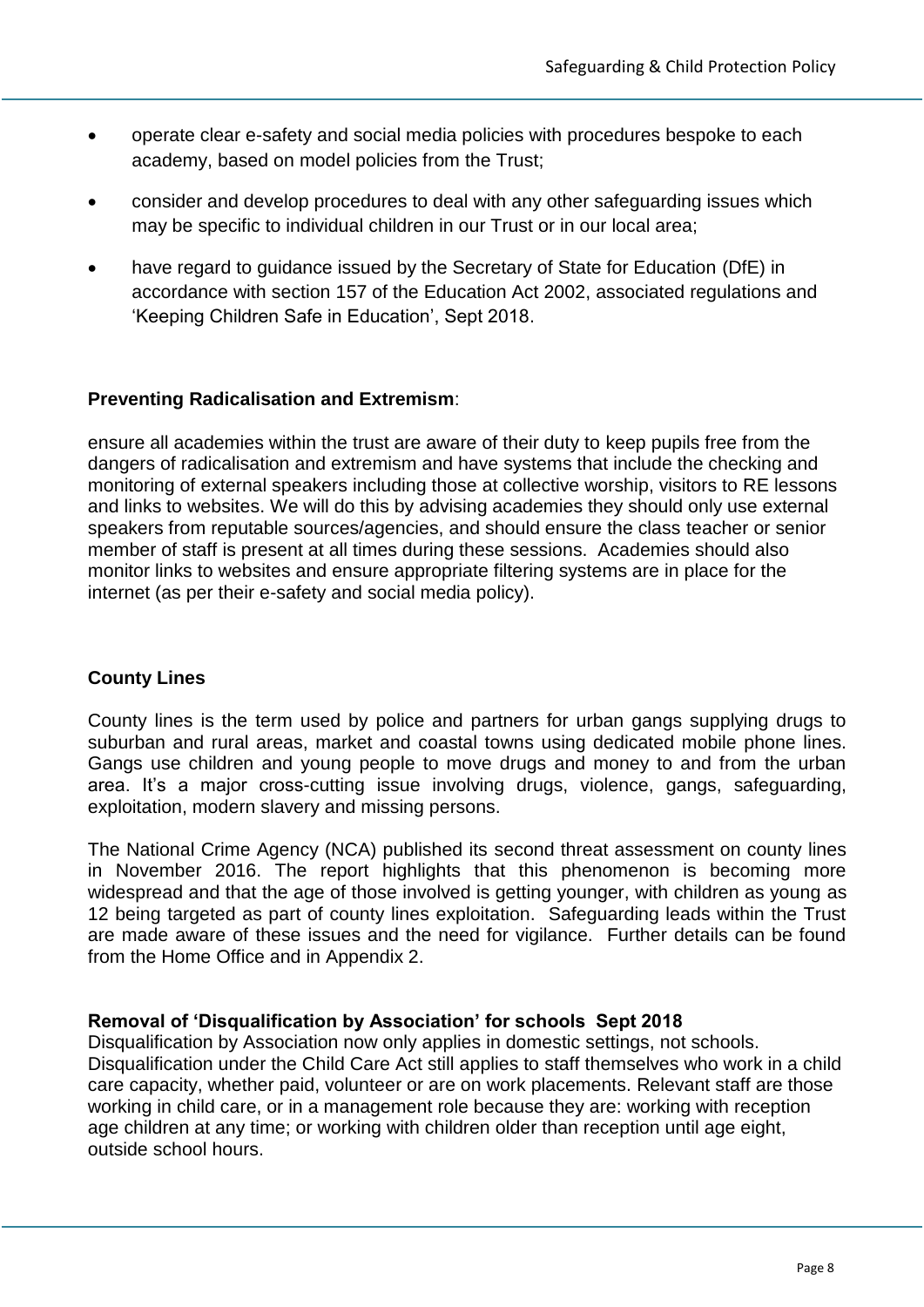Keeping Children Safe in Education (DfE, 2018) paragraph 116 also refers to disqualification: "For staff who work in childcare provision or who are directly concerned with the management of such provision, the school needs to ensure that appropriate checks are carried out to ensure that individuals are not disqualified under the Childcare (Disqualification) Regulations 2009".

Schools are free to decide how to bring these requirements to the attention of their staff. As a means of making staff aware of their duty to provide such information, they should, for example, choose to include a section in the school's safeguarding policy, or another policy document, or by means of an addition to new staff members' contracts of employment.

#### **Protecting each pupil from any form of abuse, whether from an adult or another pupil by:**

- being alert to signs of abuse both in the Trust and from outside;
- being alert to the special needs (including medical needs) of children; and the increased risk of abuse to children who are disabled.
- encouraging the establishment and maintenance of environments within our academies where children and young people feel secure, able to talk and are listened to.
- Ensuring that DBAT staff only take photos or video of children where they and their parents have given their consent to this and the intended use of those images and where regard is paid to the safeguarding policy of the relevant academy.
- designing a curriculum that allows children at the appropriate developmental age to be alert to the dangers of coercion and grooming and so they are equipped with skills to protect themselves
- supporting children who have been abused or are at risk in accordance with his/her agreed child protection plan;
- take all practicable steps to ensure that Trust premises are as secure as circumstances permit;

#### <span id="page-8-0"></span>**3) The DBAT Designated Safeguarding Lead and Nominated Director for Safeguarding**

The DBAT Designated Safeguarding Lead is Liz Townend. The DBAT Deputy Designated Safeguarding Lead is Jeremy Piper. DBAT has appointed these members of the senior leadership team, who have the necessary status, authority and training to be responsible for overseeing matters relating to child protection and welfare across the trust. The main responsibilities of the DBAT Designated Safeguarding Lead, as set out in 'Keeping Children Safe in Education' Sept 2018 appropriate at Trust level are:

 to be a point of contact for parents/carers, pupils, teaching and non-teaching staff and external agencies in matters of child protection;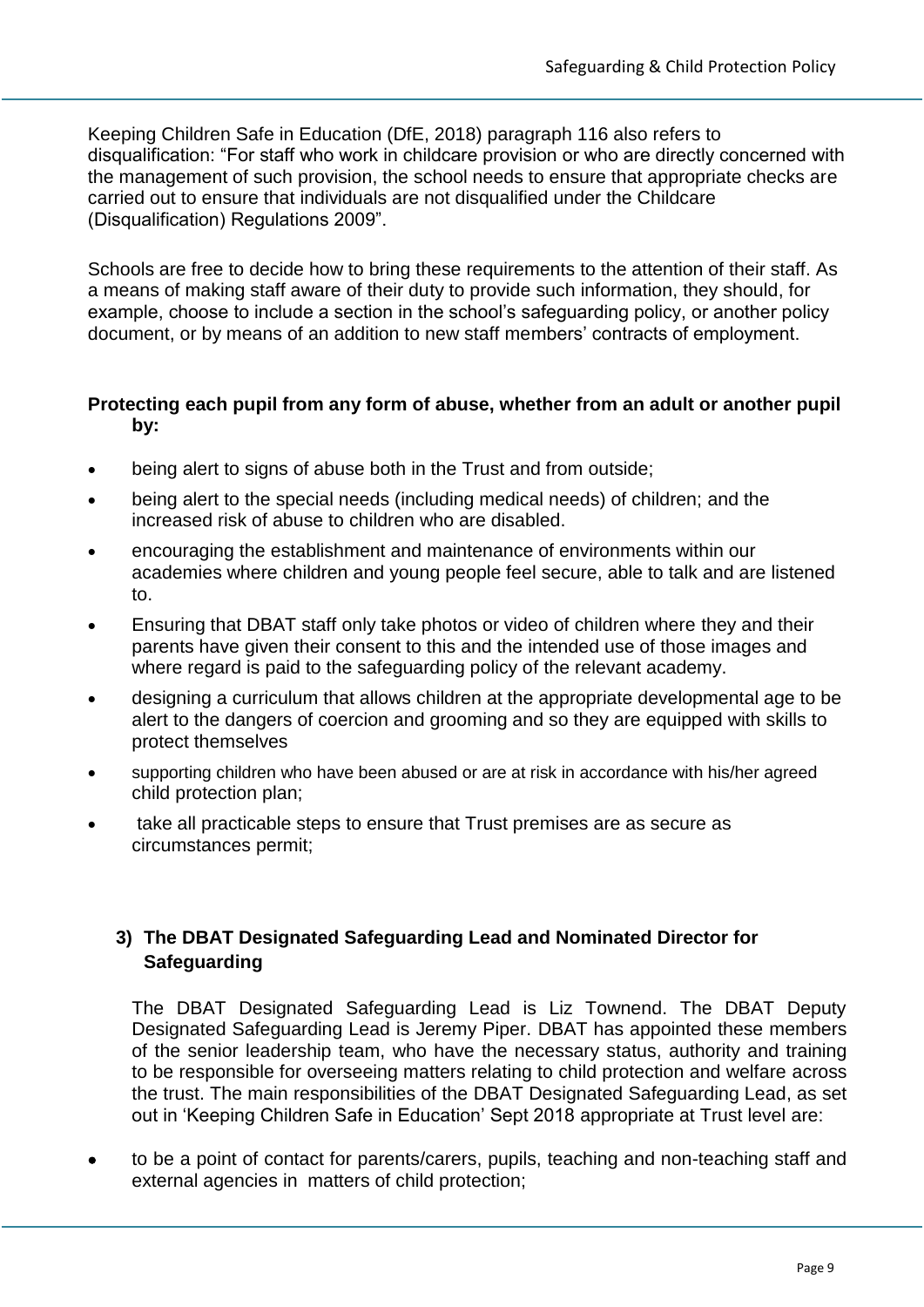- to act as a source of support, advice and expertise within the Trust when deciding whether to make a referral by liaising with relevant agencies;
- to oversee the child protection procedures across the Trust ;
- to undertake annual training and ensure there is an ongoing training programme for all Trust employees, including ensuring that all staff know how to maintain an appropriate level of confidentiality while liaising with relevant professionals
- to oversee on-line safety across the trust including a clear policy on the use of mobile technology and the use of appropriate filters and monitoring systems to protect pupils from inappropriate and harmful on-line material.

The Main Board of Directors has nominated a director to ensure that the trust's policies and procedures for safeguarding and child protection are adhered to. This director will be given appropriate training and will periodically review the trusts safeguarding procedures.

#### <span id="page-9-0"></span>**4) Duty of Employees, Directors, Counsellors and Volunteers**

The Trust recognises the duty of everyone working with children and young people to ensure their safety and maintain an attitude of *'It could happen here'.* Therefore every Employee, Director, Officer, Counsellor or volunteer working for the Trust or one of its academies, is under a general legal duty:

- to protect children from abuse;
- to foster a culture where children feel safe, able to talk and are listened to;
- to be aware of the Trust's and/or relevant academy's child protection procedures and to follow them;
- to know how to access and implement the procedures, independently if necessary;
- to keep a sufficient record of any significant complaint, conversation or event;
- to report any matters of concern to the Designated Safeguarding Lead;
- to ensure the academy practises safer recruitment in checking the suitability of staff, governors and volunteers to work with children;
- to understand and adhere to the school's code of conduct (*Guidance for safer working practice for those working with children and young people in education settings – Safer Recruitment Consortium Group October 2015);*
- to ensure staff and volunteers know and understand the signs and symptoms of abuse, are prepared to identify children who may benefit from early help; understand their responsibility for referring concerns to the designated safeguarding lead / deputy, reporting allegations against staff, and receive appropriate training to enable them to carry out these requirements; (this includes reading Part 1 of Keeping Children Safe In Education Sept 2018);
- to work in partnership with other agencies, sharing information with them.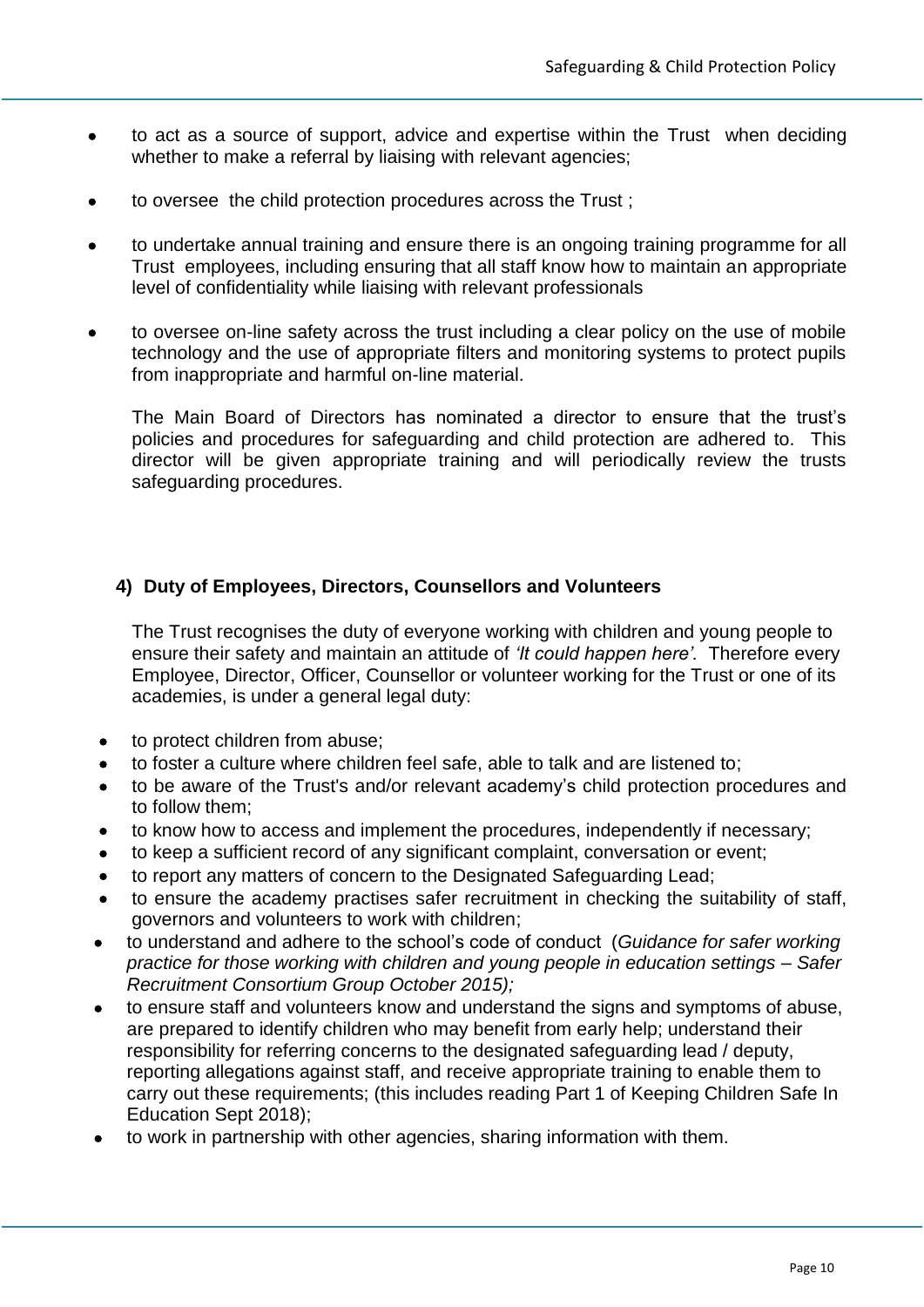#### <span id="page-10-0"></span>**5) Whistle Blowing**

All staff are required to report to the Principal of their Academy or the Chair of the Trust Board, any concern or allegations about academy practices or the behaviour of colleagues which are likely to put pupils at risk of abuse or other serious harm. There will be no retribution or disciplinary action taken against a member of staff for making such a report provided that it is done in good faith. (See also DBAT Whistleblowing/ Speaking Out Policy)

#### <span id="page-10-1"></span>**6) Allegations against staff**

The Trust has procedures for dealing with allegations against staff (and volunteers who work with children) that aim to strike a balance between the need to protect children from abuse and the need to protect staff and volunteers from false or unfounded allegations. These procedures follow the DfE guidance 'Dealing with allegations of abuse against teachers and staff' and LCSB arrangements and will be applied with common sense and judgement.

Detailed guidance is given to staff to ensure that their behaviour and actions do not place pupils or themselves at risk of harm or allegations of harm to a pupil through the induction programme and child protection training.

The Trust recognises that it has a duty of care towards it employees and will ensure support is in place for individuals facing an allegation. Individuals should be informed of concerns or allegations and given an explanation of the likely course of action as soon as possible, with the agreement of police and/or Local Authority Designated Officer where a referral has been made. A representative will be appointed by the Trust to keep the individual informed of progress of the case and to consider what other support is available and appropriate for the individual.

In summary:

If a staff member / volunteer working with children becomes aware that a member of staff may have:

- behaved in a way that has harmed, or may have harmed a child or
- possibly committed a criminal offence against or related to a child
- behaved towards a child or children in a way that indicates they may pose a risk of harm to children

The child and/or alleged abuser SHOULD NOT be questioned but a **record made** of what has been reported. **The alleged abuser should not be informed of the allegation at this stage.**

**Report immediately** to the Head Teacher, or the Chair of Governors if the allegation is about the head teacher (or in their absence, the Deputy Head, or Designated safeguarding lead). In the Central team, report immediately to the Central Safeguarding Lead.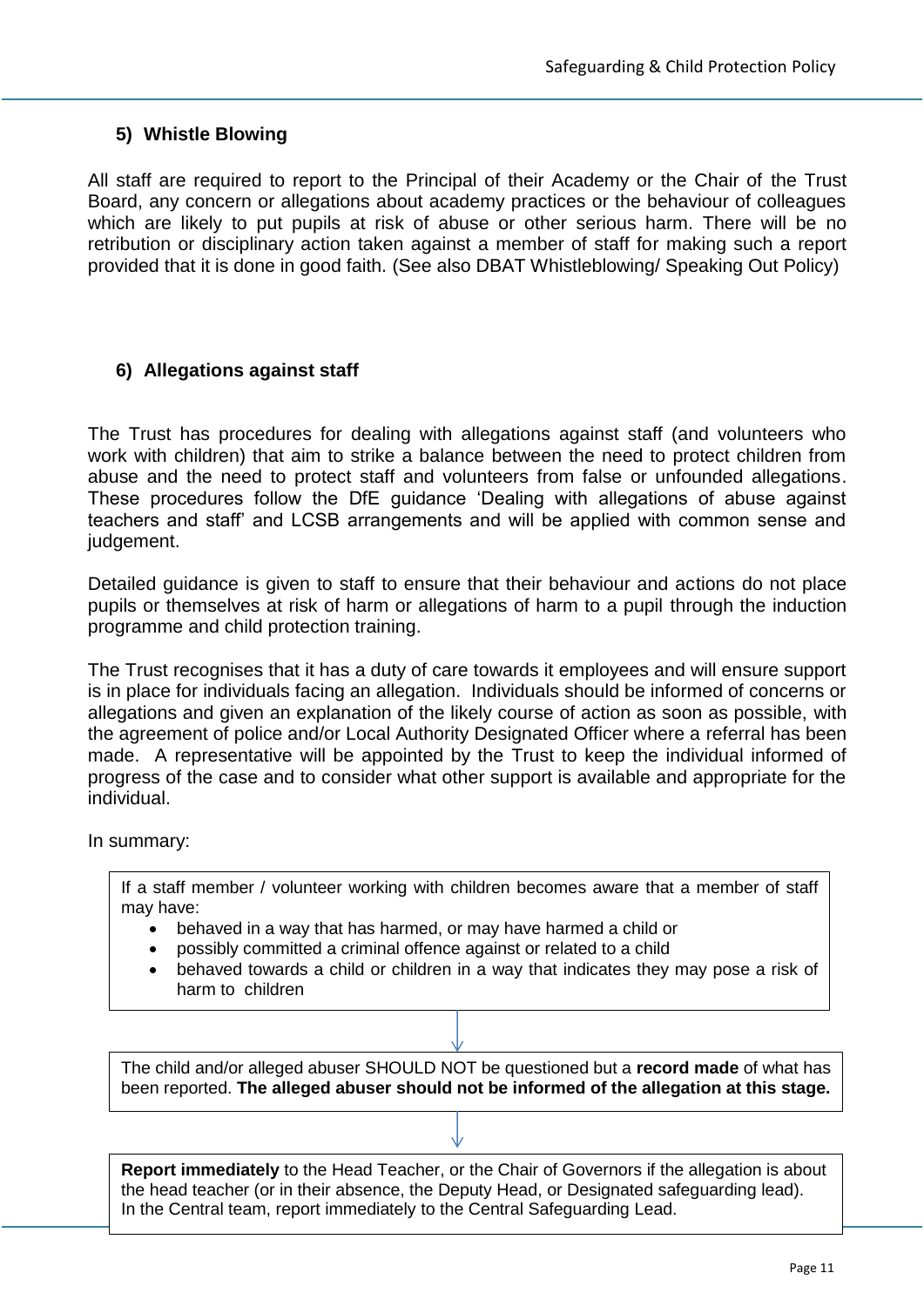| Within one working day report the allegation to Children's Social Care                         |  |  |  |  |
|------------------------------------------------------------------------------------------------|--|--|--|--|
| Please state to the Advice and Information officer who takes your call that you are calling in |  |  |  |  |
| relation to an allegation against staff. They will alert the LADO of your call.                |  |  |  |  |

#### <span id="page-11-0"></span>**7. Monitoring**

The DBAT Designated Safeguarding Lead will monitor the operation of this policy and its procedures and those of the individual academies. The DBAT Designated Safeguarding Lead will make an annual report to the Main Board so that the Main Board can undertake an annual review of this policy and how their duties under it have been discharged.

The Trust Board will ensure that any deficiencies or weaknesses in regard to child protection arrangements are remedied without delay.

#### **The Single Central Record**

The single central record can be kept in paper or electronic form.

Para 147 of KCSIE Sept 2018 states MATs must maintain the single central record detailing checks carried out in each academy within the MAT. These are the headings given on the SCR as it is kept centrally. Whilst **there is no requirement for the MAT to maintain an individual record for each academy,** the information should be recorded in such a way that allows for details for each individual academy to be provided separately, and without delay, to those entitled to inspect that information, including by inspectors described at paragraph 88. DBAT Central can therefore at any time ask to see the SCR for central and school based staff and IT changes across the Trust are underway to enable a confidential and shared network for this resource.

#### <span id="page-11-1"></span>**7. Useful Contact Numbers & websites**

Police Child Abuse Investigation Team **<b>**  01934 638 281 Childline **10800 1111** 1111 12 NSPCC 2008 800 5000 Bristol local Safeguarding Board **19 and 19 and 19 and 117 903 7786** Swindon Local Safeguarding Board **1988** 01793 463803 South Gloucestershire Safeguarding board  $\qquad \qquad \blacksquare$  01454 866000

Wiltshire Local Safeguarding Board **1225 718093** / 01225 716604

Out of hours 01454 6151653253

South West Child Protection Procedures <http://www.proceduresonline.com/swcpp/>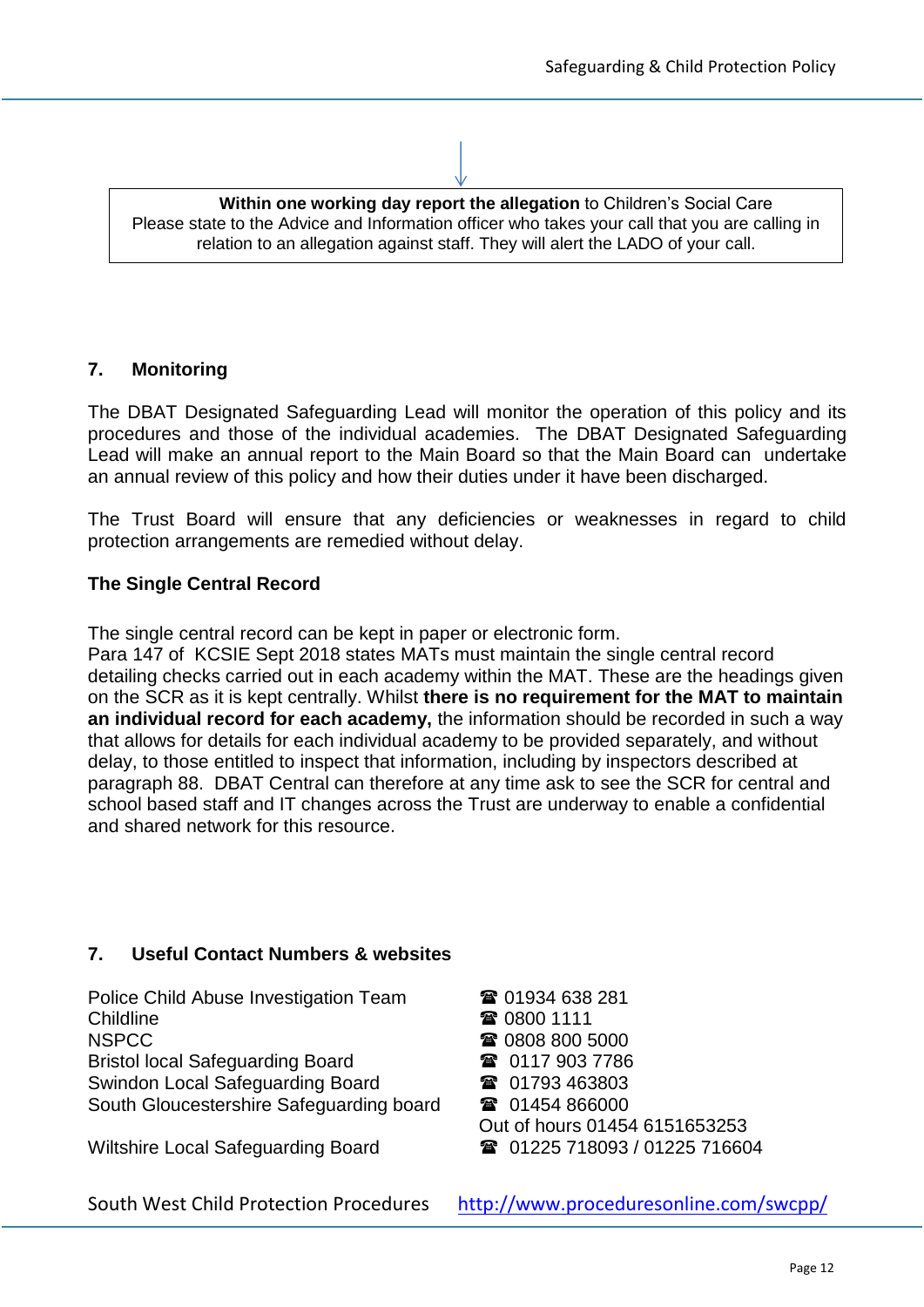# **Local Authority Designated officers (LADO)**

| <b>Bristol:</b>                           | Rosalind Waters 18 0117 903 7795<br>(rosalind.waters@bristol.gov.uk)<br>or Nicola Laird<br>(nicola.laird@bristol.gov.uk) |                |
|-------------------------------------------|--------------------------------------------------------------------------------------------------------------------------|----------------|
| <b>South Gloucestershire: Tina Wilson</b> | (tina.wilson@southglos.gov.uk)                                                                                           | ☎ 01454 868508 |
| Swindon:                                  | Steph McQuade<br>(smcquade@swindon.gov.uk)                                                                               | ■ 01793 466849 |
| <b>Wiltshire:</b>                         | <b>Julie Upson</b><br>Julie.upson@wiltshire.gov.uk<br>Or Isbc@wiltshire.gov.uk                                           | ☎ 01225 718093 |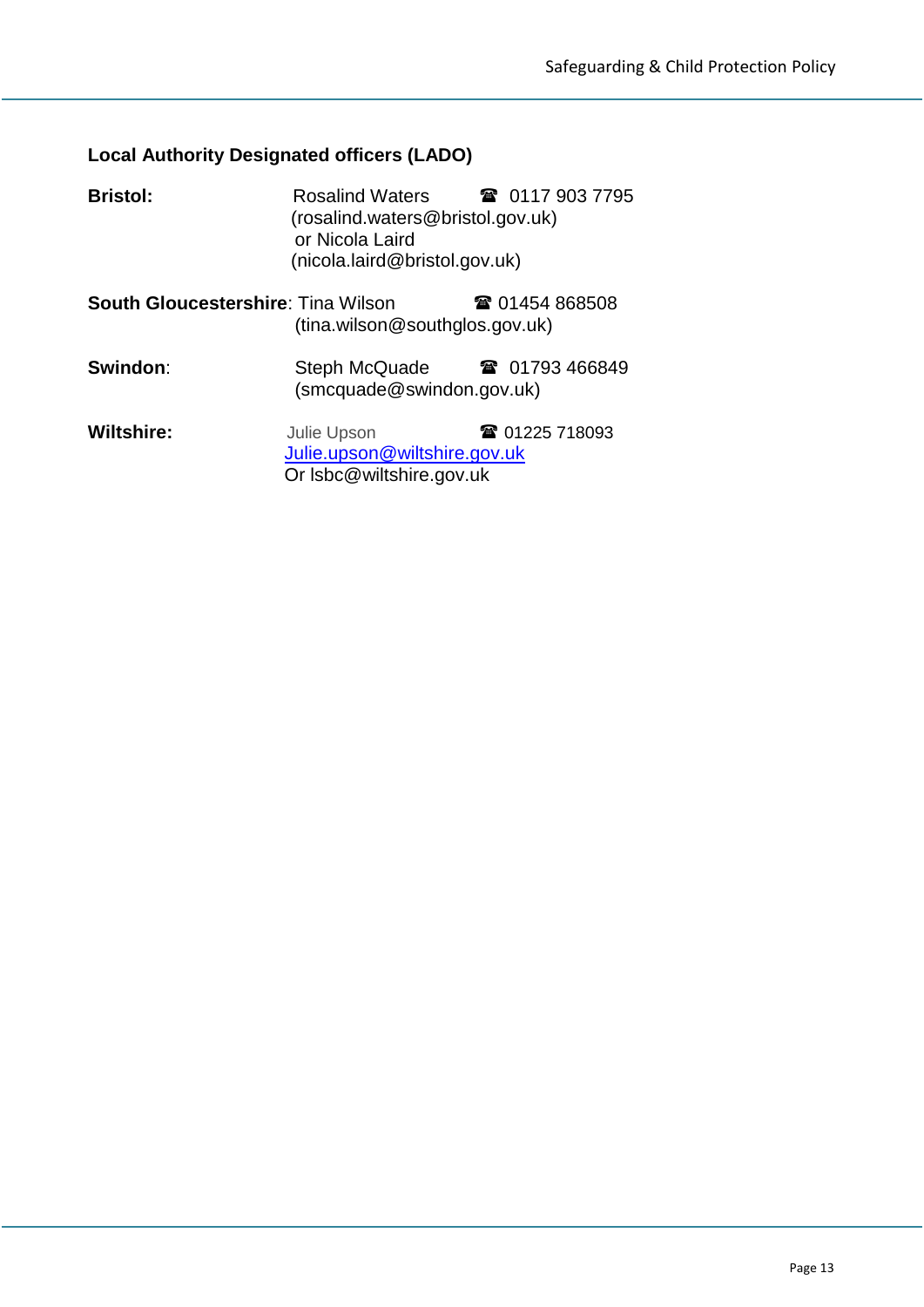#### **8. Associated DBAT Policies**

Anti-Bullying Policy Behaviour Policy Code of Conduct for Staff Disciplinary Policy Drug, Alcohol and Substance mis-use policy Equalities Policy E-Safety Policy (at individual academy level) Health & Safety Policy Prevent Recruitment and Selection Policy and Procedures Safeguarding Policy (at individual academy level) Social Media policy (at individual academy level) Whistleblowing Policy

#### **9**. **Other Documentation**

Keeping Children Safe in Education – DfE (2016) Working together to safeguard children – DfE (2015)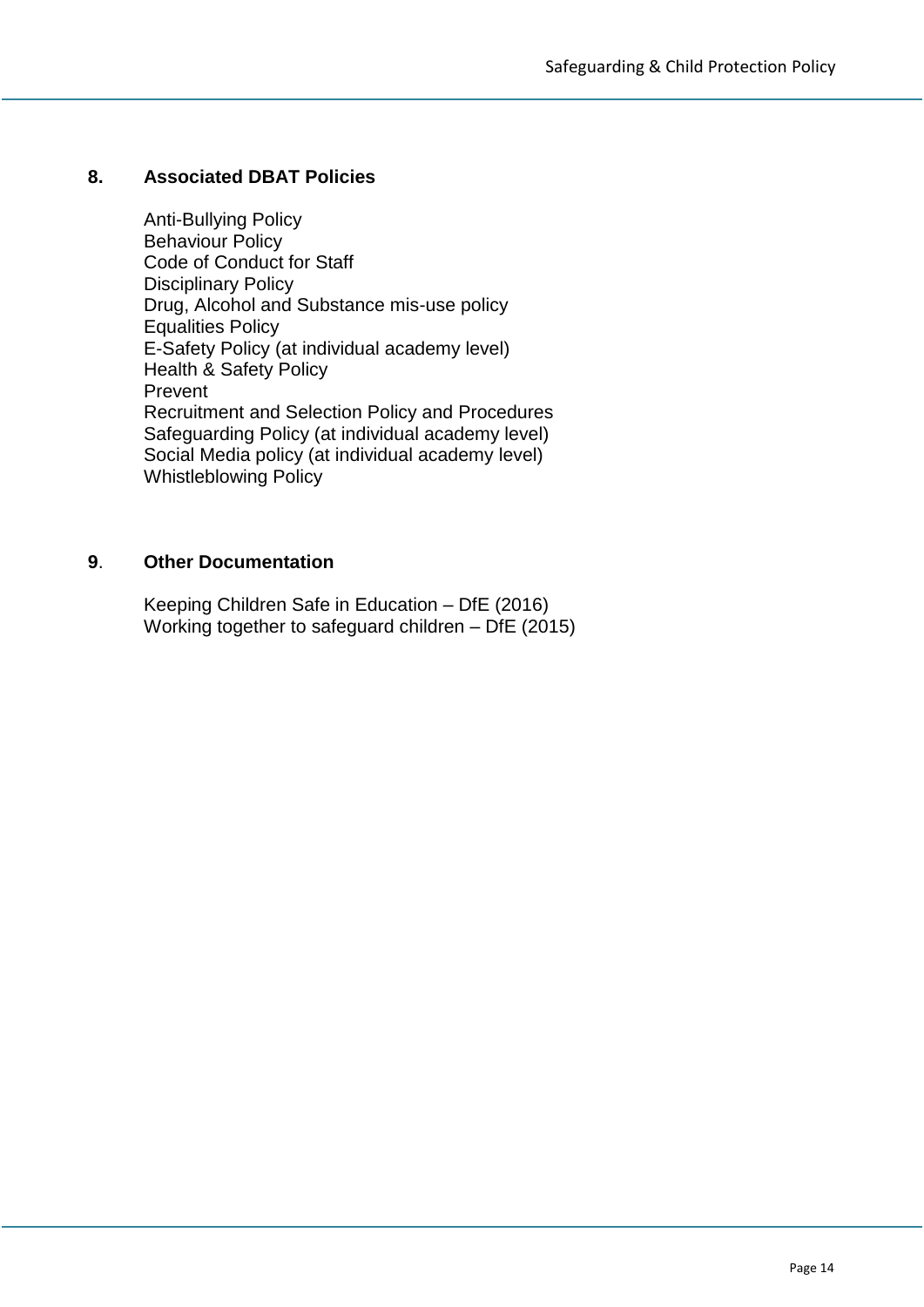#### **Appendix 1 Child Protection Procedure**

<span id="page-14-0"></span>Every complaint or suspicion of abuse from within or outside the Trust will be taken seriously and in all proper circumstances will be referred to appropriate external agencies

Where the Trust is made aware of or becomes concerned that a child may be experiencing, has experienced or is at risk of abuse, for example: following a staff visit to a school, contact in writing, by telephone or other means with a third party. The DBAT Designated Safeguarding Lead will be informed by the person receiving that information. Concerns should be discussed and a course of action decided on. Where a child is in immediate danger or at risk of harm a referral should be made to children's social care and/or the police, immediately. Anyone can make a referral , but the DSL must be informed as soon as possible. All concerns discussions and decisions should be recorded in writing

#### **The DBAT Designated Safeguarding Lead is: Liz Townend.**

#### **The DBAT Deputy Designated Safeguarding Lead is: Jeremy Piper**

**If the DBAT Safeguarding Lead or deputy DSL is not contactable and the situation appears likely to involve risk of serious imminent harm the staff member receiving the concern will make immediate contact with those described below and inform the DBAT Safeguarding Lead when they are next contactable.**

**DBAT Employees:** Where there is concern that a person employed in any capacity by DBAT may be or have been abusing or placing children at risk the DBAT Allegations Management Procedure will be followed. This will include the DBAT Designated Safeguarding Lead making a referral to the police and or Local Authority Designated Officer in line with the Local Safeguarding Children Board procedures.

**Academy Employees:** Where the person causing concern is employed in any capacity by a DBAT Academy and the concern is raised directly with a member of DBAT Trust staff rather than directly with the Academy; The DBAT Designated Safeguarding Lead will communicate the concern to the relevant Academy Safeguarding Lead or Head who will then follow the Academies Allegations Management procedure. The concern will then be managed under the Academies Safeguarding procedures with the DBAT Safeguarding Lead taking steps to satisfy themselves that any referral required to police, Local Authority Designated Officer (LADO) and or social services has been made and that all information has been passed over in a timely and accurate manner. The exception to this will be where that person or the Academy Head is the person about whom there is concern. Where this is the case, the DBAT Designated Safeguarding Lead will first make contact with the Local Authority Designated Officer (LADO) for advice.

**Another Child/ Family Member/ others in the community:** Where there is concern for a child and that they may have experienced, be experiencing or be at risk of abuse from another child, family member or other member of the community that concern will be communicated to the DBAT Safeguarding Lead by the person receiving the concern. The DBAT Safeguarding Lead will contact the Safeguarding Lead at the Academy that the child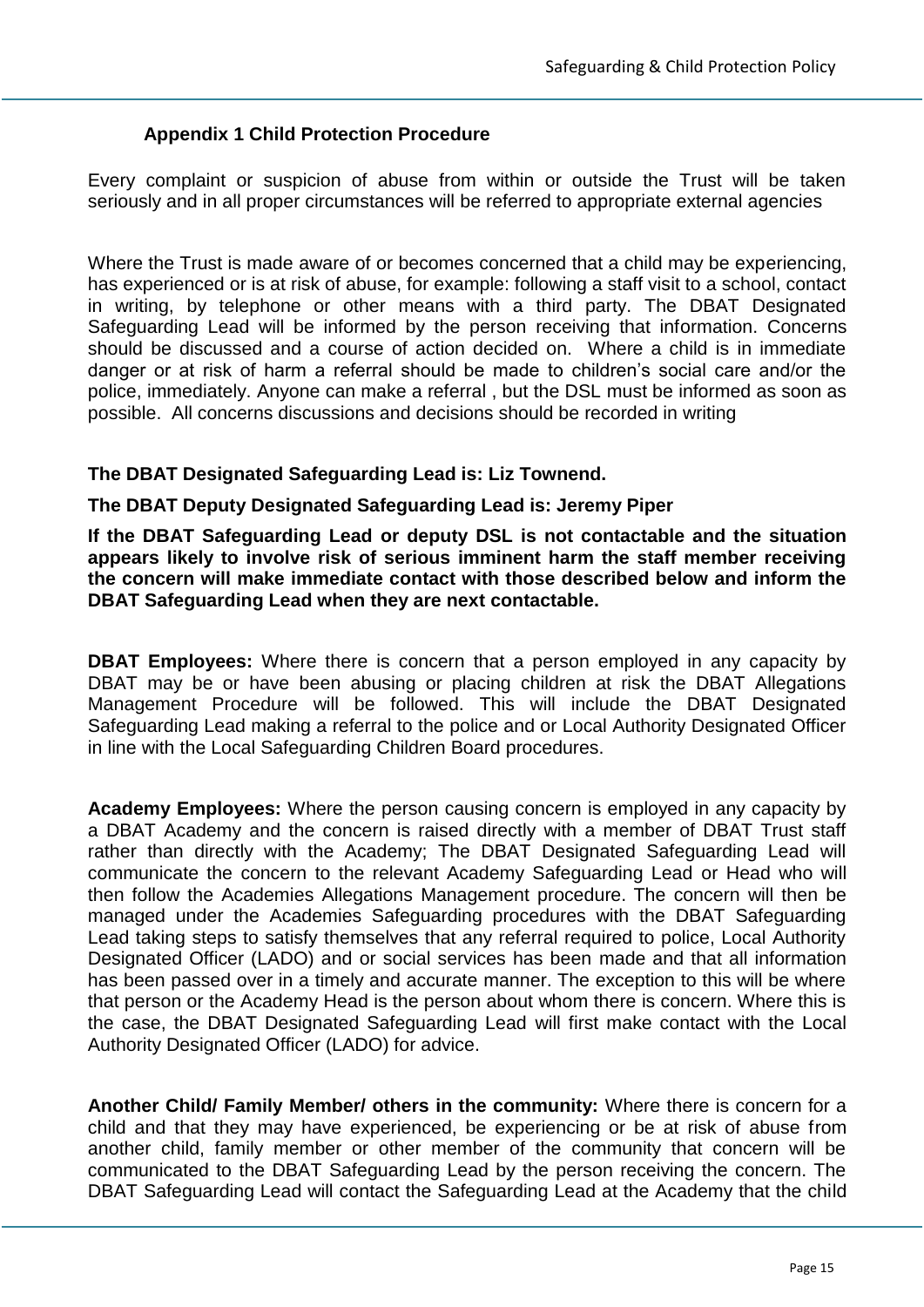attends. The concern will then be managed under the Academies Safeguarding procedures with the DBAT Safeguarding Lead taking steps to satisfy themselves that any referral required to police, Local Authority Safeguarding or Early Help teams has been made and that all information has been passed over in a timely and accurate manner.

In all three circumstances above both the staff member raising or receiving the concern and the DBAT Safeguarding Lead will make accurate recordings or the concerns and their actions including the date, place, names and roles of those involved or with whom information has been shared, actions taken and by whom. These records will be retained securely by the DBAT Safeguarding Lead.